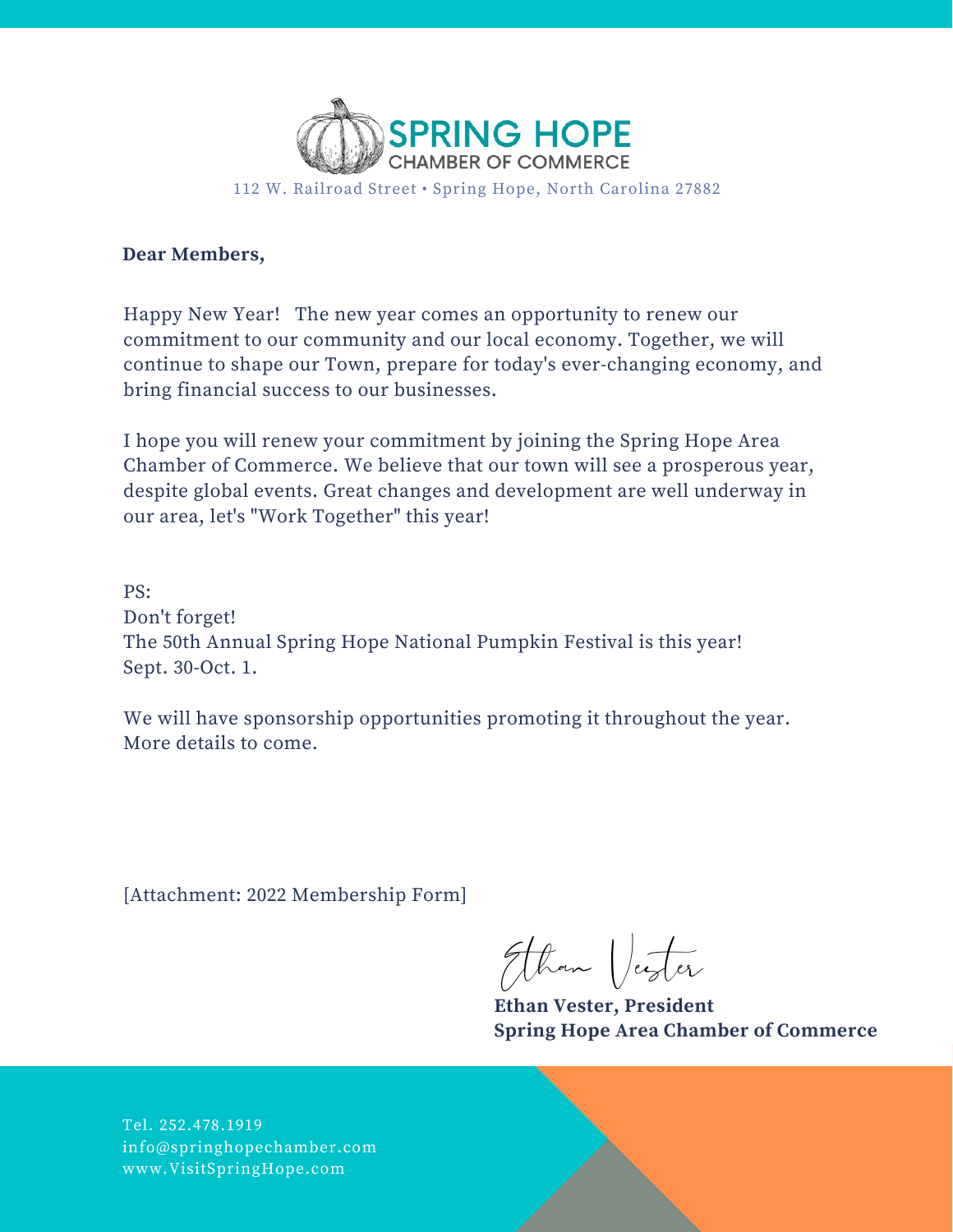



112 W. Railroad Street • Spring Hope, North Carolina 27882

# **Membership Form**

Welcome to the Spring Hope Area Chamber of Commerce! You will quickly see the benefits of networking with local business owners and community leaders. We look forward to working together in the coming year!

|                                                                            | <b>Renewal</b>                                                                                                       |         | <b>New Member</b>                                                                                                   |  |
|----------------------------------------------------------------------------|----------------------------------------------------------------------------------------------------------------------|---------|---------------------------------------------------------------------------------------------------------------------|--|
| <b>Business Name:</b>                                                      |                                                                                                                      |         |                                                                                                                     |  |
| Representative:                                                            | <u> 1989 - Andrea Station Barbara, amerikan personal di sebagai personal di sebagai personal di sebagai personal</u> |         |                                                                                                                     |  |
| Email Address:                                                             | <u> 1989 - Johann Stoff, amerikansk politiker (* 1908)</u>                                                           |         |                                                                                                                     |  |
| <b>Phone Number:</b>                                                       |                                                                                                                      |         |                                                                                                                     |  |
| <b>Mailing Address:</b>                                                    |                                                                                                                      |         |                                                                                                                     |  |
| City, ST, Zip:                                                             | <u> 1989 - Johann Stoff, amerikansk politiker (d. 1989)</u>                                                          |         |                                                                                                                     |  |
| Website:                                                                   | <u> 1989 - Johann Barn, amerikansk politiker (d. 1989)</u>                                                           |         |                                                                                                                     |  |
|                                                                            | Instagram Handle: __________________                                                                                 |         |                                                                                                                     |  |
| Proximity                                                                  |                                                                                                                      |         |                                                                                                                     |  |
| Downtown                                                                   | Spring Hope Area                                                                                                     | In Town | Regionally Located                                                                                                  |  |
| <b>Type of Membership</b>                                                  |                                                                                                                      |         |                                                                                                                     |  |
| Individual - \$50                                                          |                                                                                                                      |         |                                                                                                                     |  |
| Small Business - \$100                                                     |                                                                                                                      |         | Please submit completed application and membership dues to:<br>Spring Hope Area Chamber of Commerce<br>P.O. Box 255 |  |
| Large Business/Corporation - \$150                                         |                                                                                                                      |         |                                                                                                                     |  |
| Non-Profit/ Govt. / (501(c)3 - \$100                                       |                                                                                                                      |         | Spring Hope, NC 27882                                                                                               |  |
|                                                                            | #ShopSpringHope                                                                                                      |         |                                                                                                                     |  |
| Tel. 252.478.1919<br>info@springhopechamber.com<br>www.VisitSpringHope.com |                                                                                                                      |         | Name (Print)<br>Signature<br>Date                                                                                   |  |